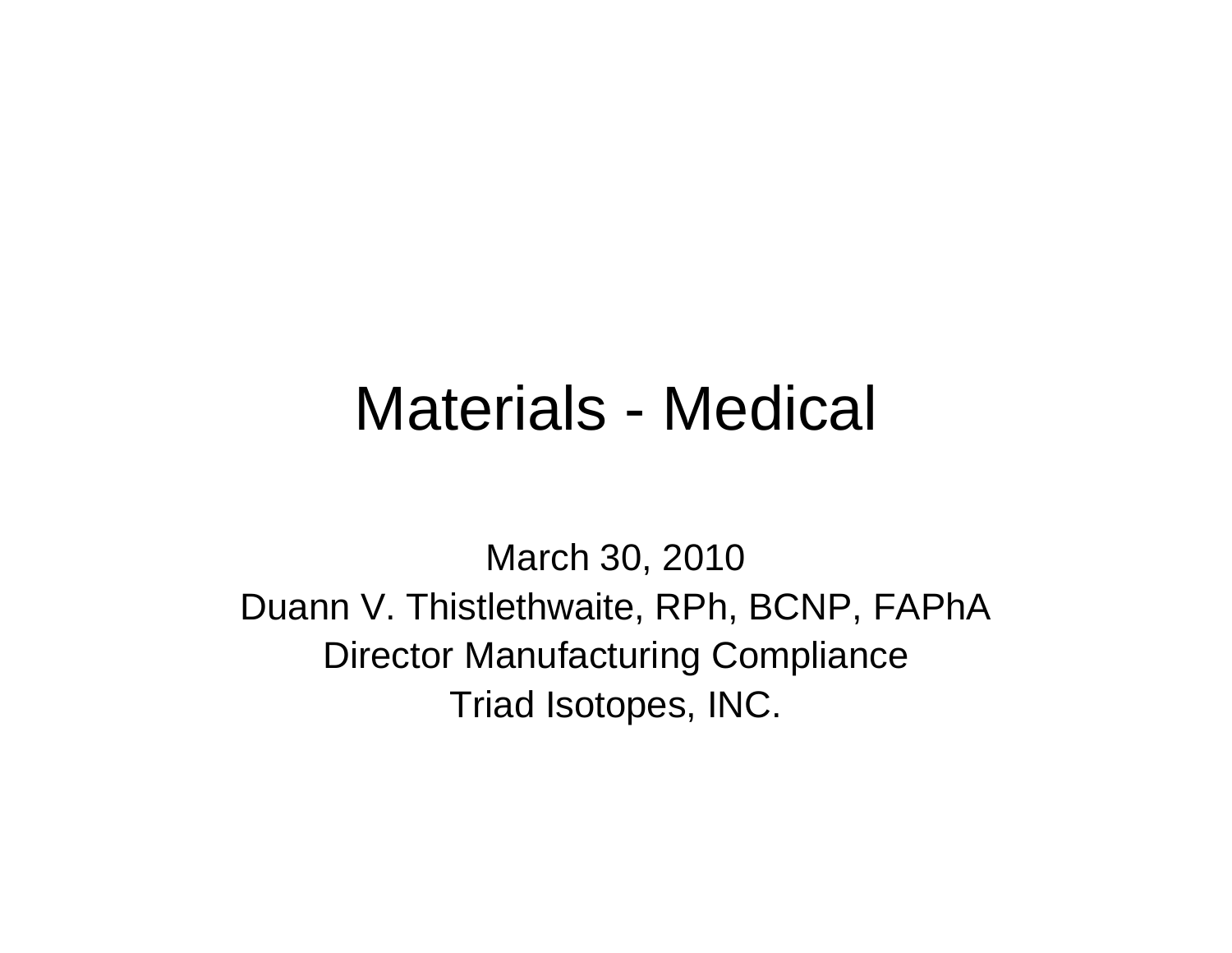## Introduction

- • Myself
	- In nuclear pharmacy practice since 1992.
	- Board Certified in Nuclear Pharmacy since 1994.
	- Fellow of the American Pharmacists Association (2003).
- • My company: Triad Isotopes, INC.
	- Guiding Principles
		- **Service:** Our service will distinguish us from all of our competitors. We will exceed the expectations of our customers, vendors and industry standards.
		- • **Safety:** Our priority to our customers, partners and fellow employees is to operate in an environment that features the best possible safety regulations and precautions. We will offer the safest products, work environment and delivery method in our industry.
		- • **Integrity:** Our customers, fellow employees and community will be treated and served with the highest possible standards. We will live and work by those standards.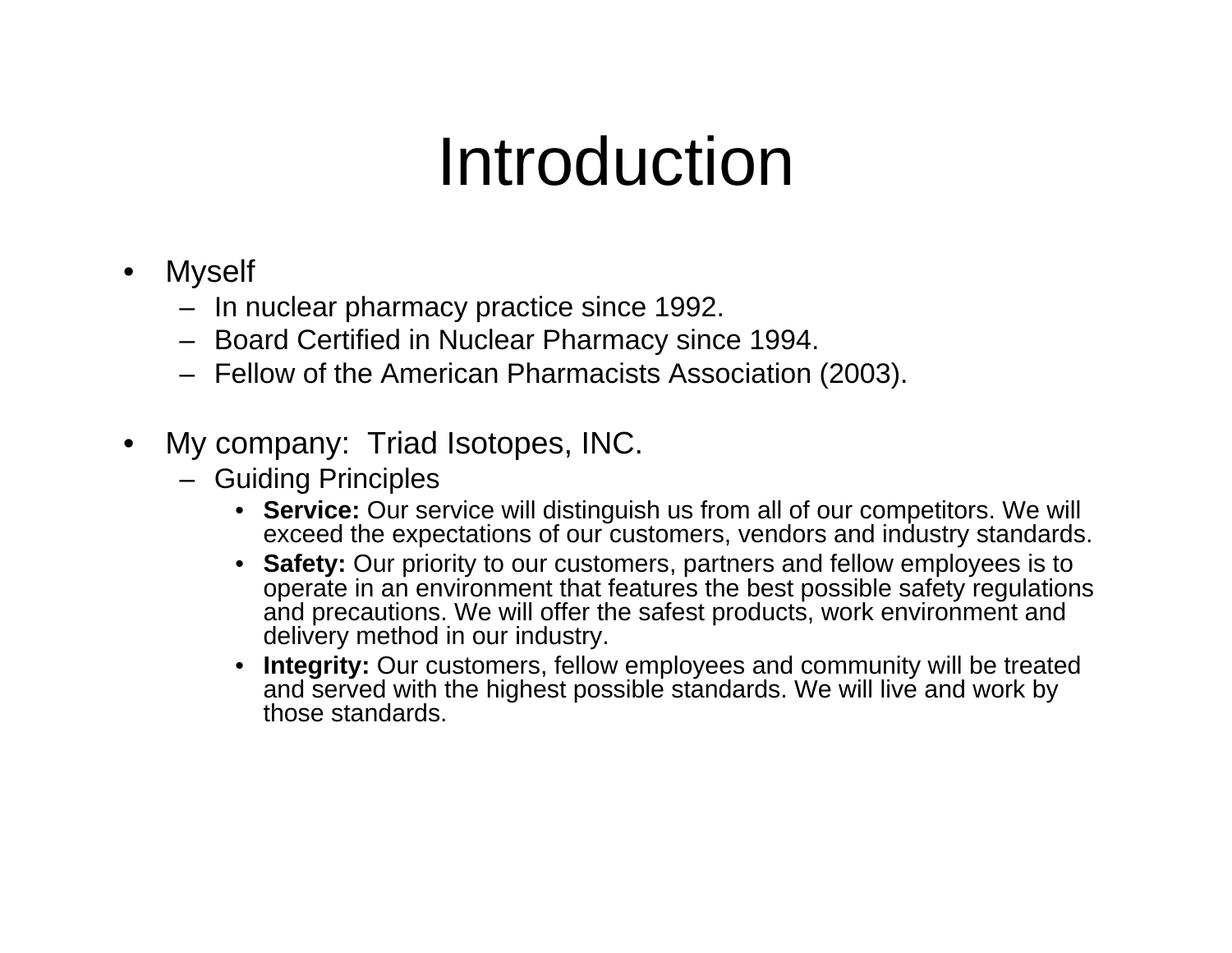## Introduction

- My professional organization Society of Nuclear Medicine (SNM)
	- – An international scientific and professional organization founded in 1954 to promote the science, technology and practical application of nuclear medicine.
	- – Its 16,000 members are physicians, technologists and scientists specializing in the research and practice of nuclear medicine.
	- **Links of the Company**  Mission: to improve healthcare by advancing molecular imaging and therapy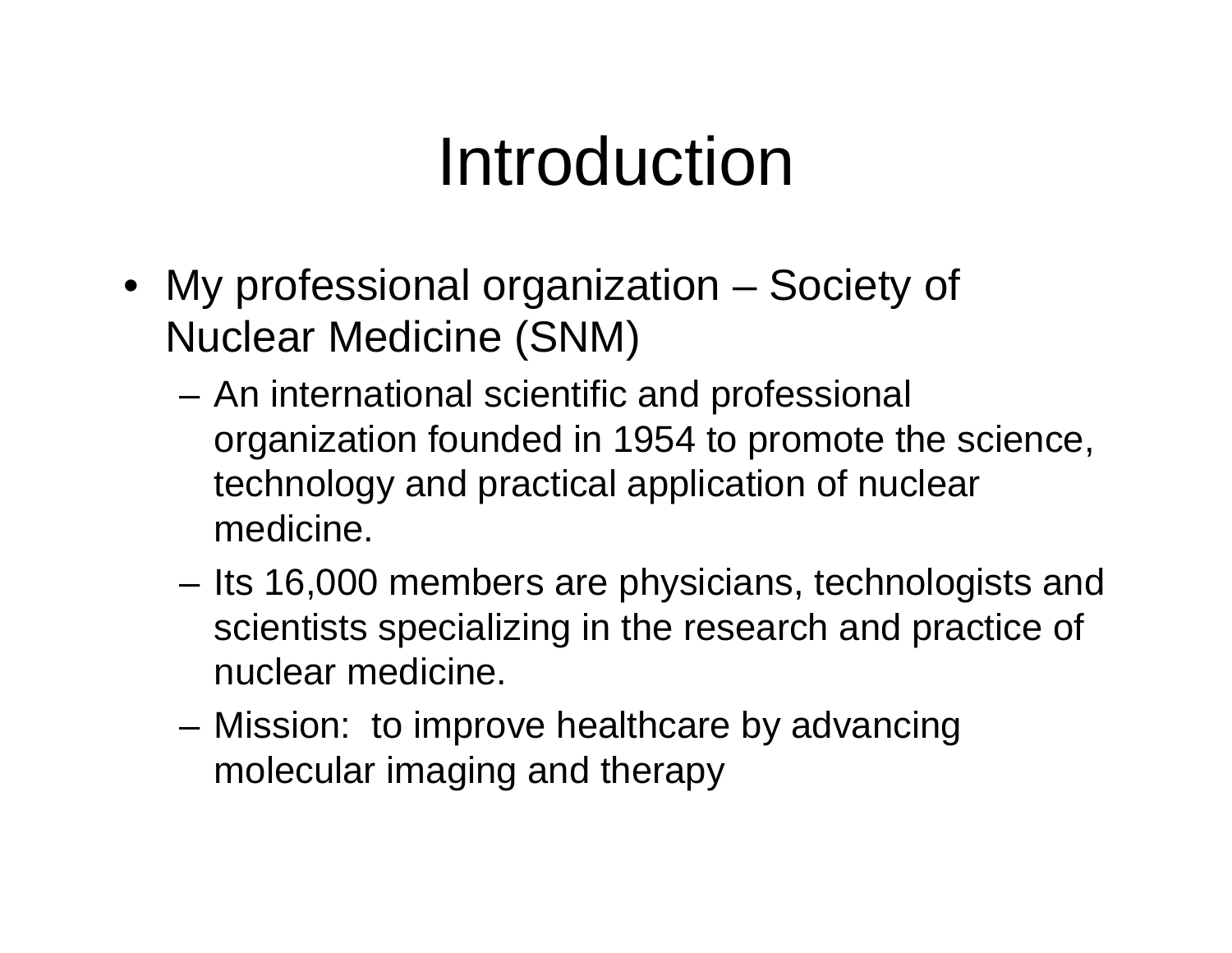• There is a unique nature of radiopharmaceuticals, nuclear pharmacies, and nuclear medicine and the NRC must differentiate these operational and/or practice settings from others in which nuclear materials are used.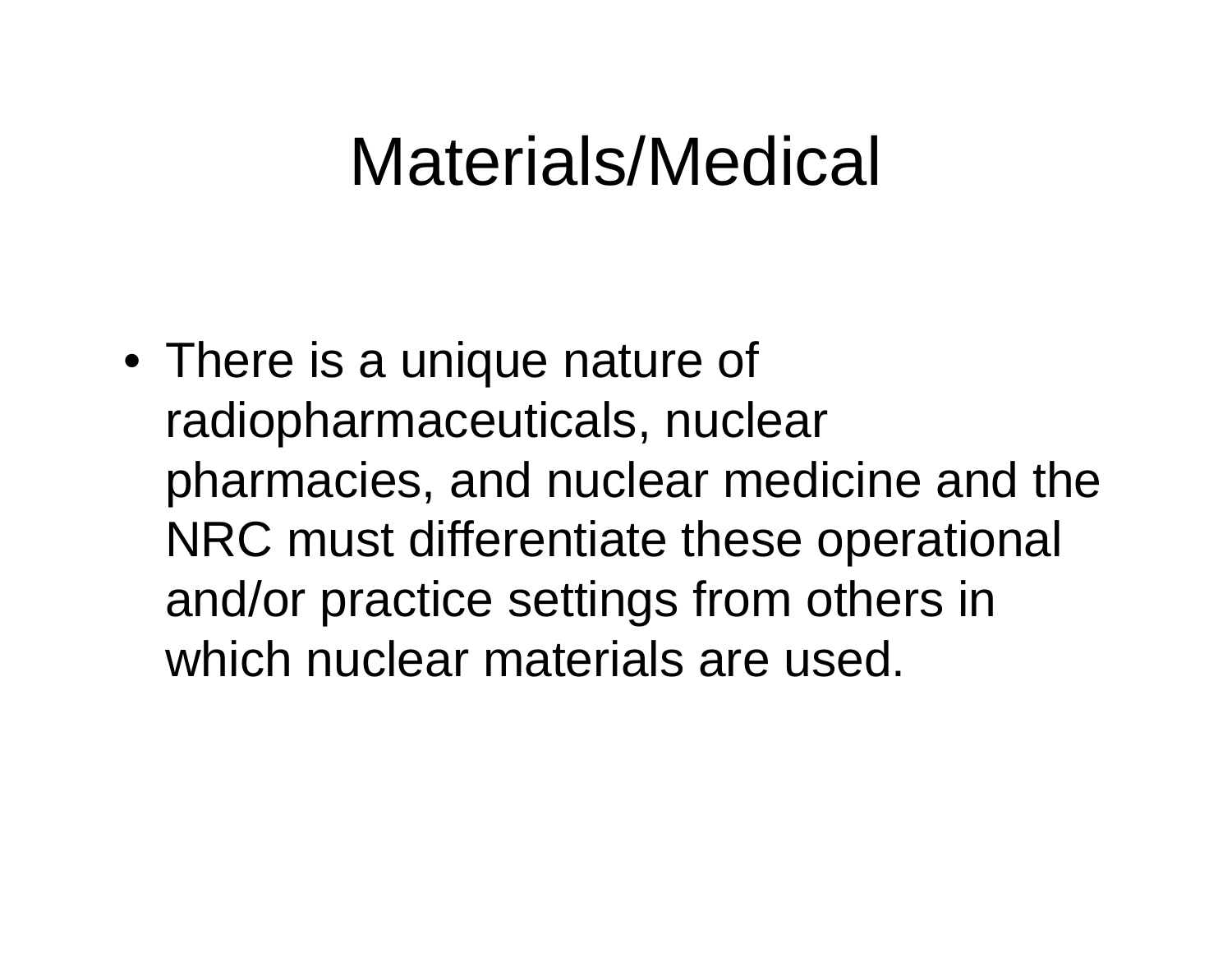- There is a paradigm difference between us and other licensees.
- We come from a variety of industries in all shapes and sizes.
	- and the state of the state From one person to organizations with hundreds or thousands of employees.
	- and the state of the state Hospitals, pharmacies, mobile imaging centers, etc. are all included in our group.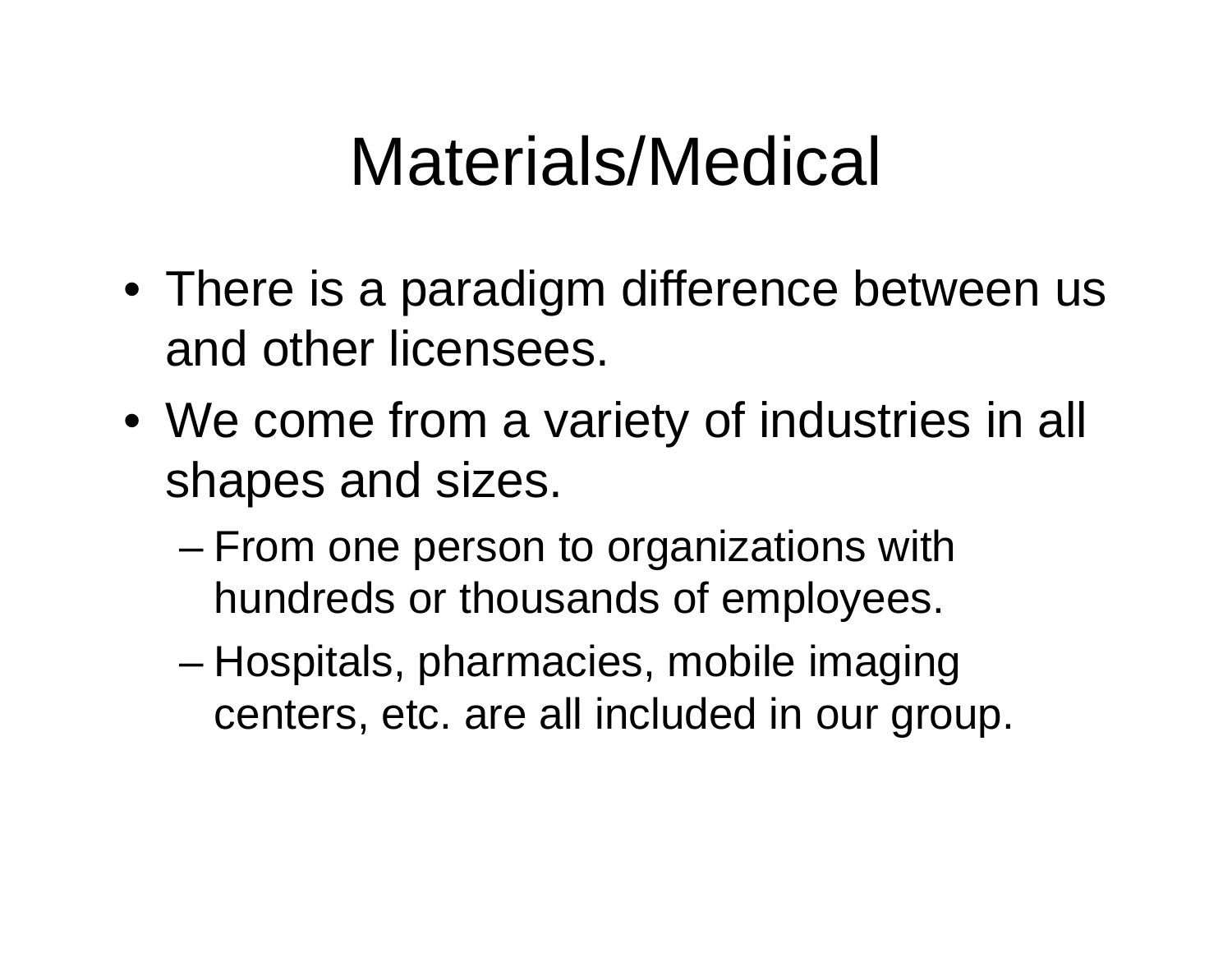- The concept of "Safety" with respect to nuclear materials conjures up images of nuclear weapons, power plants, dirty bombs, etc.
- Most of these scenarios and legitimate concerns thereof are beyond our realm of operations.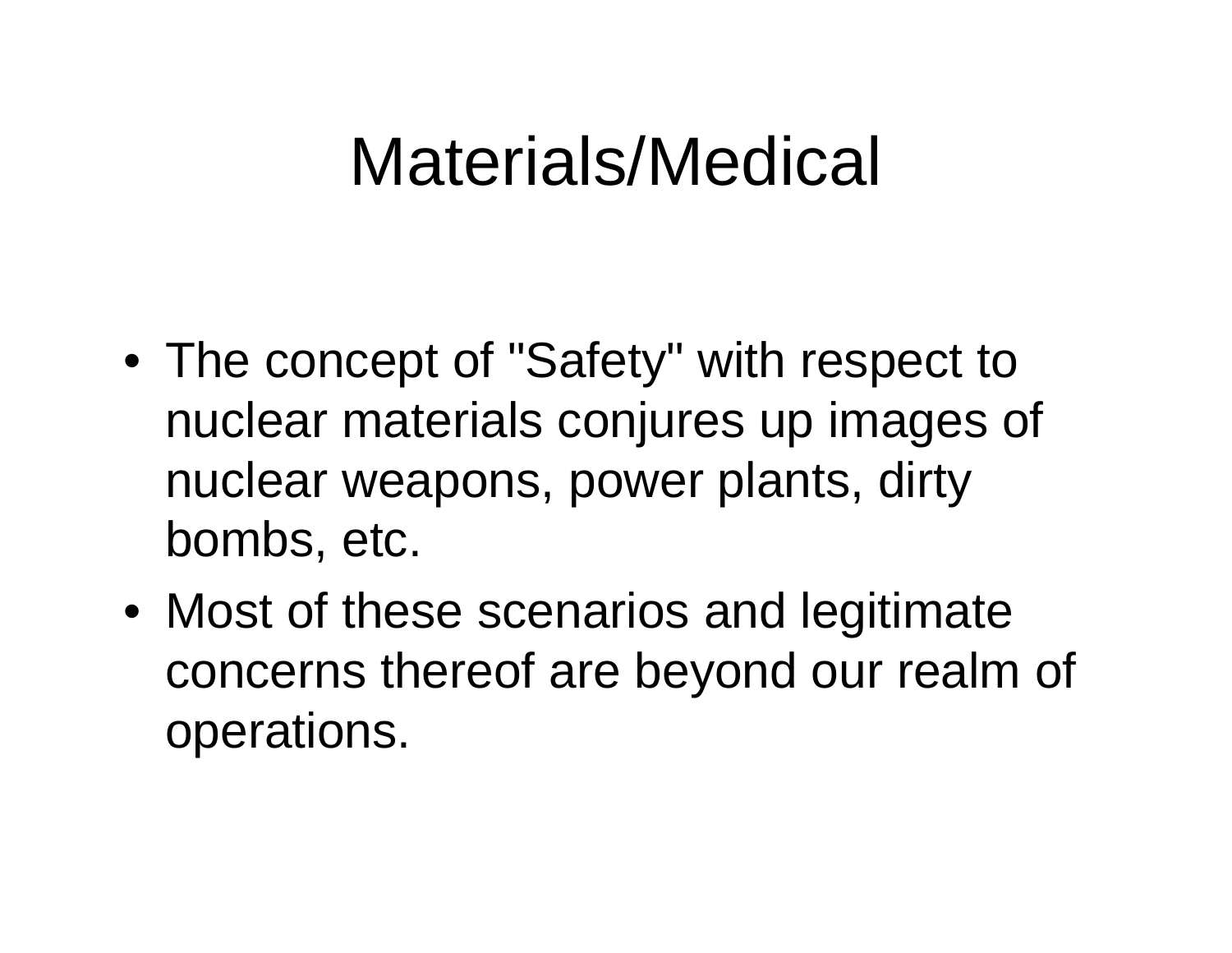- I believe that there is a positive outcome for radiation in helping to optimize patient care.
	- The benefits are commensurate with risk.
- I believe that safety culture must go from bench to bedside.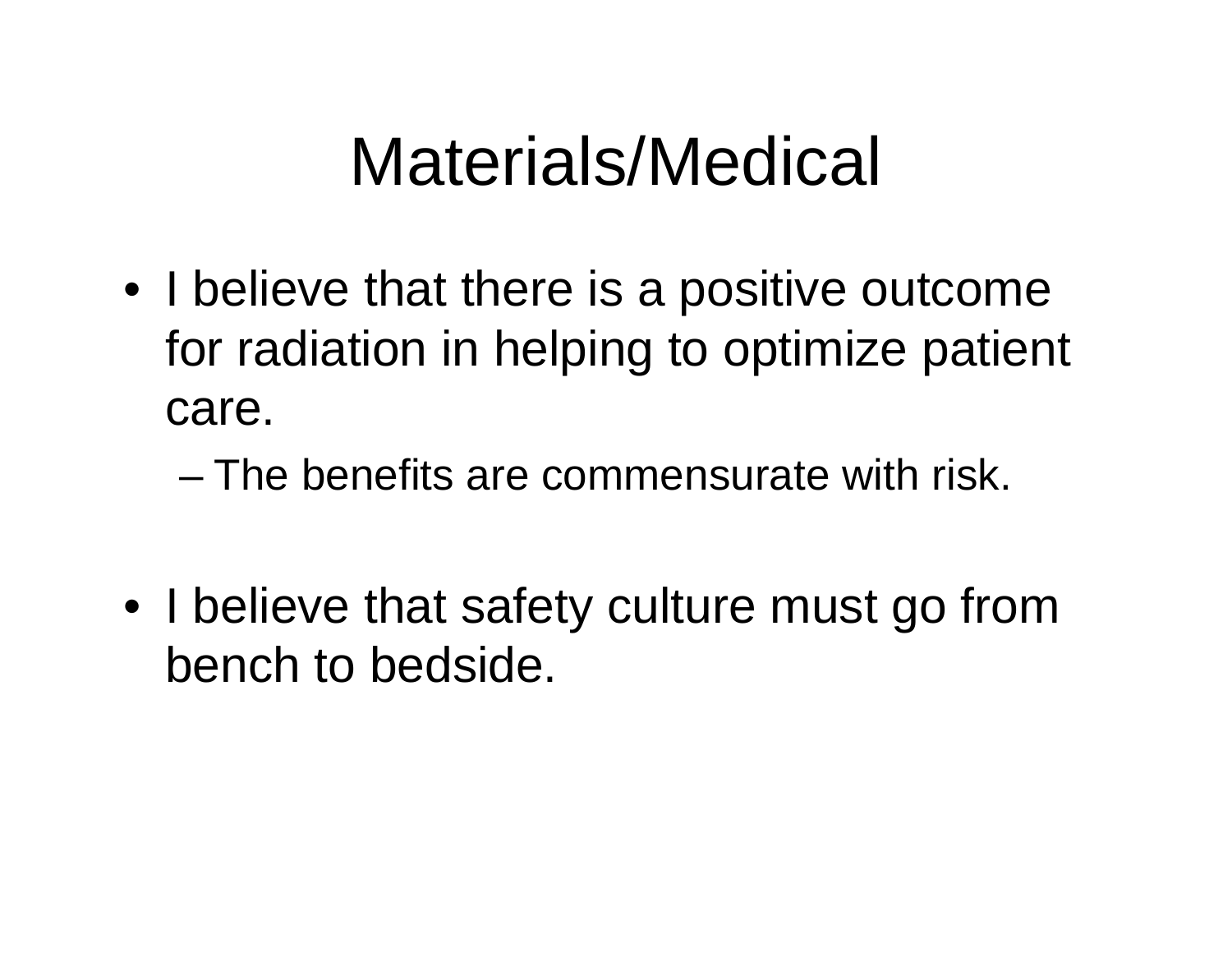- I believe in the concept of a safety culture and with the definition that was developed in the February 2010 Workshop.
- I believe with the general categories for traits.
- I believe the NRC should take great care in the implementation of this regulation across the licensees it represents as "One size may not fit all."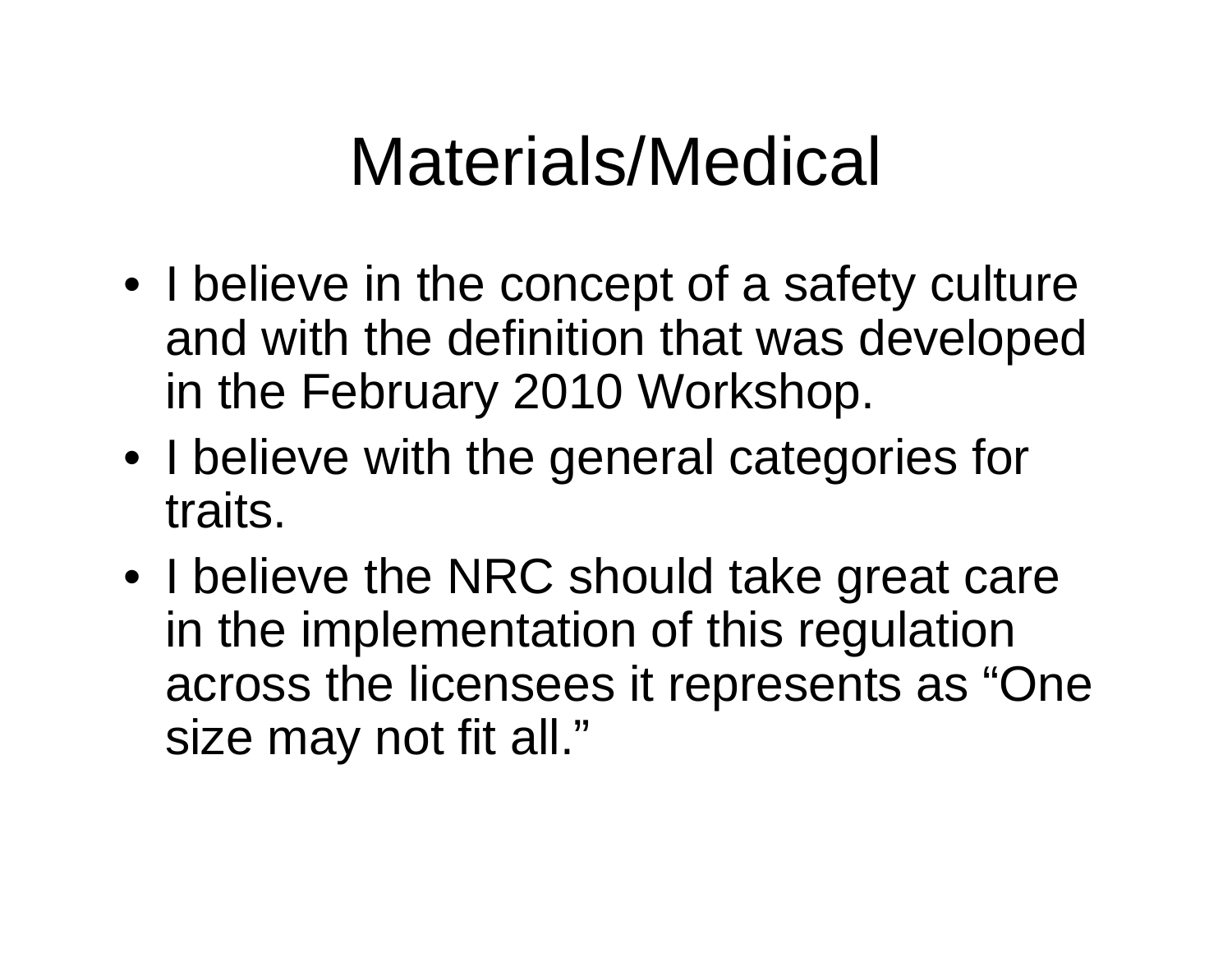• I believe the idea of zero tolerance for violations is an unattainable goal which will lead to under reporting of issues and eventually deteriorate the fabric of a safety conscious work environment.

• I believe the idea of a safety culture cannot be burdensome for those involved.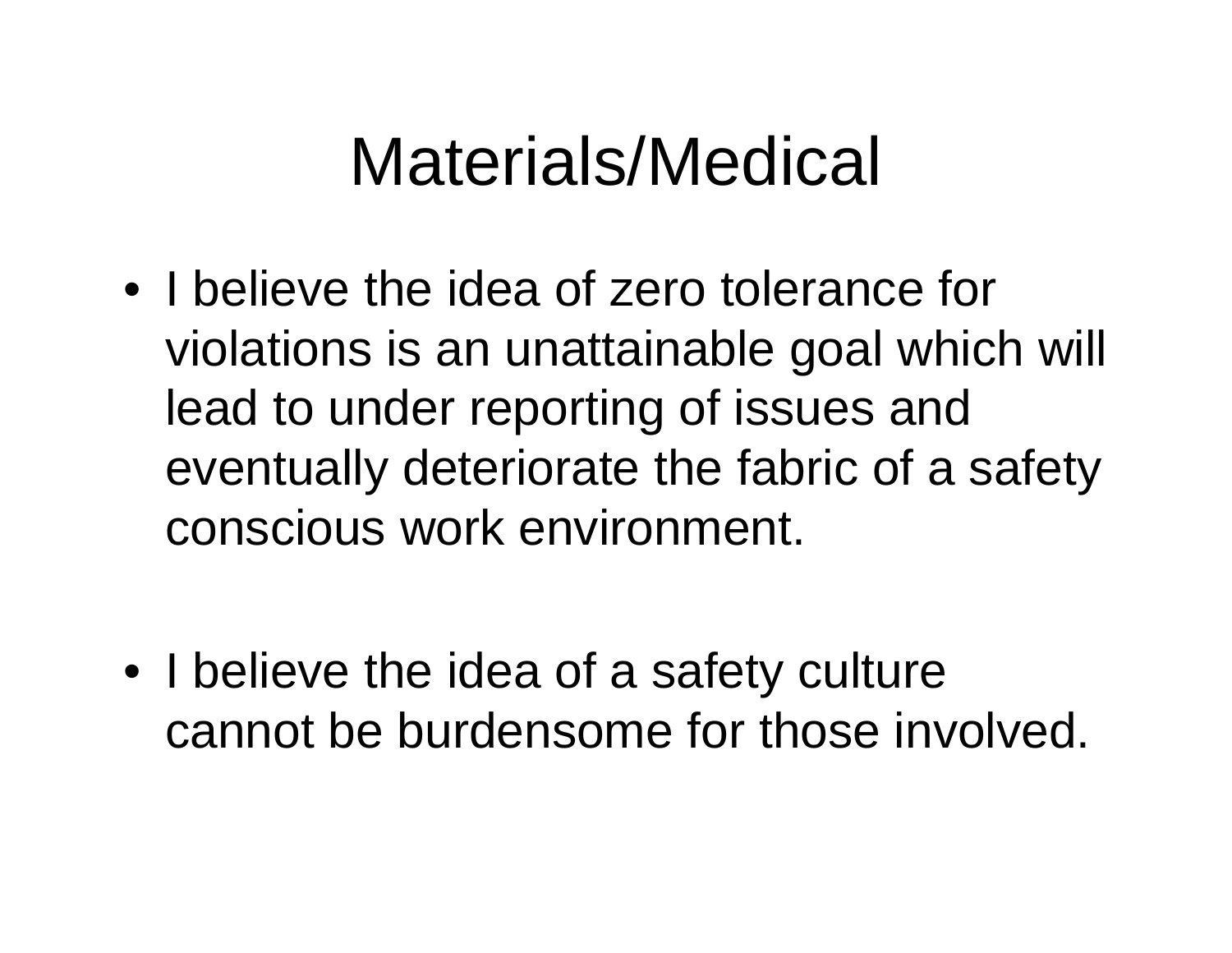- I believe that a positive Safety Culture should encompass our patients, our personnel, the public and the environment.
- I believe without a doubt it is every person's responsibility no matter their position to continuously cultivate the culture of safety.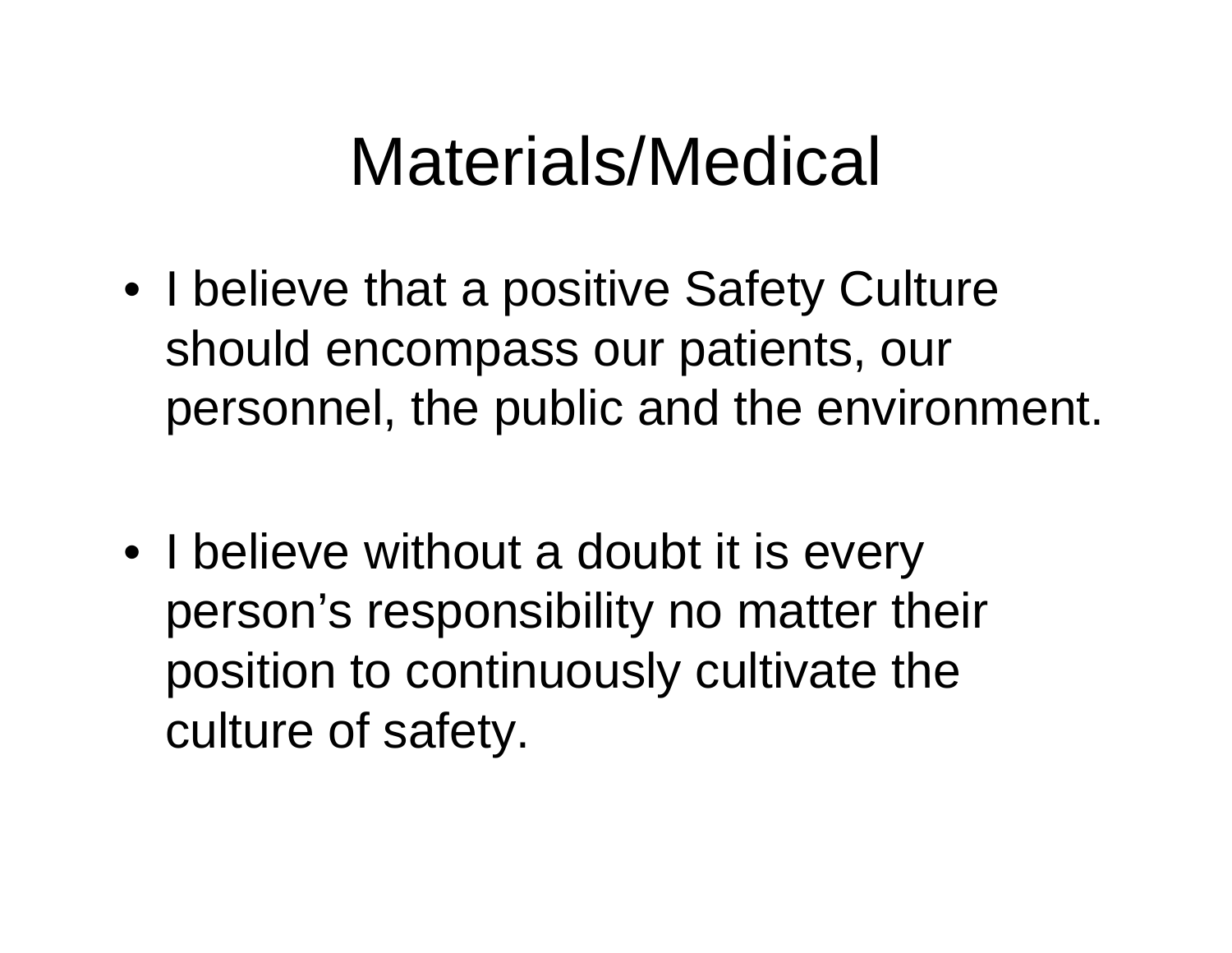• In the medical community, security is inherent in our safety culture.

• Security and Safety go hand-in-hand to ensure our products are handled properly from bench to bedside.